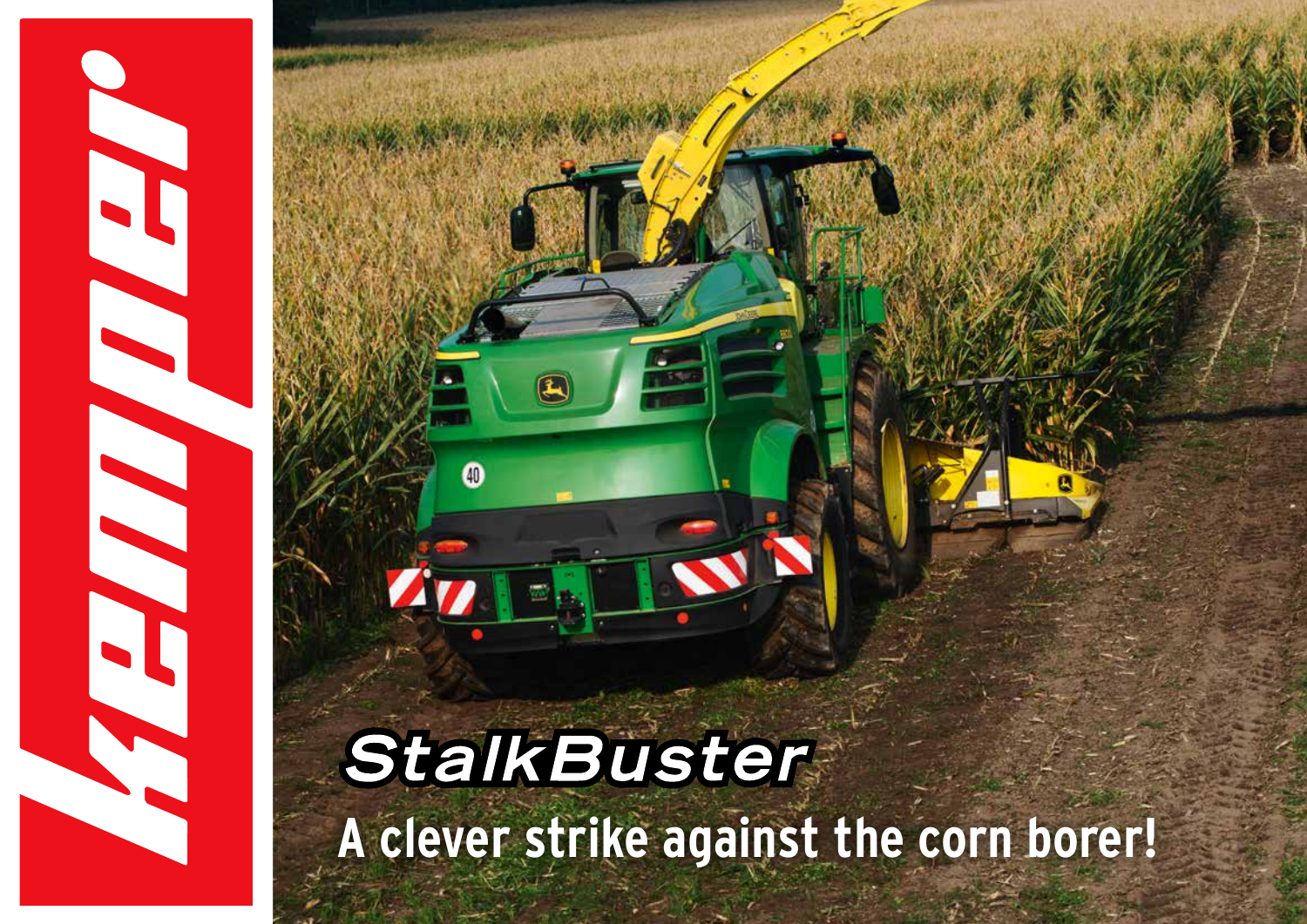## StalkBuster

### **Destroys the winter residence of the corn borer.**



The stubble is the best overwintering home for the larvae. An intensive destruction of the stubble is very important.

According to the FAO the corn borer destroys 4% of the global maize cultivation area. This corresponds to the food requirements of approx. 60 mill. people.\*\*

The StalkBuster is integrated into the rotary crop header. It crushes the stubbles intensively before they are pushed down by the tyres of the forage harvester.



\* Source: http://www.amw-nuetzlinge.de/

\*\* Source accessed in April 2017: https://www.lfl.bayern.de/ins/blattfruechte/030323/index.php

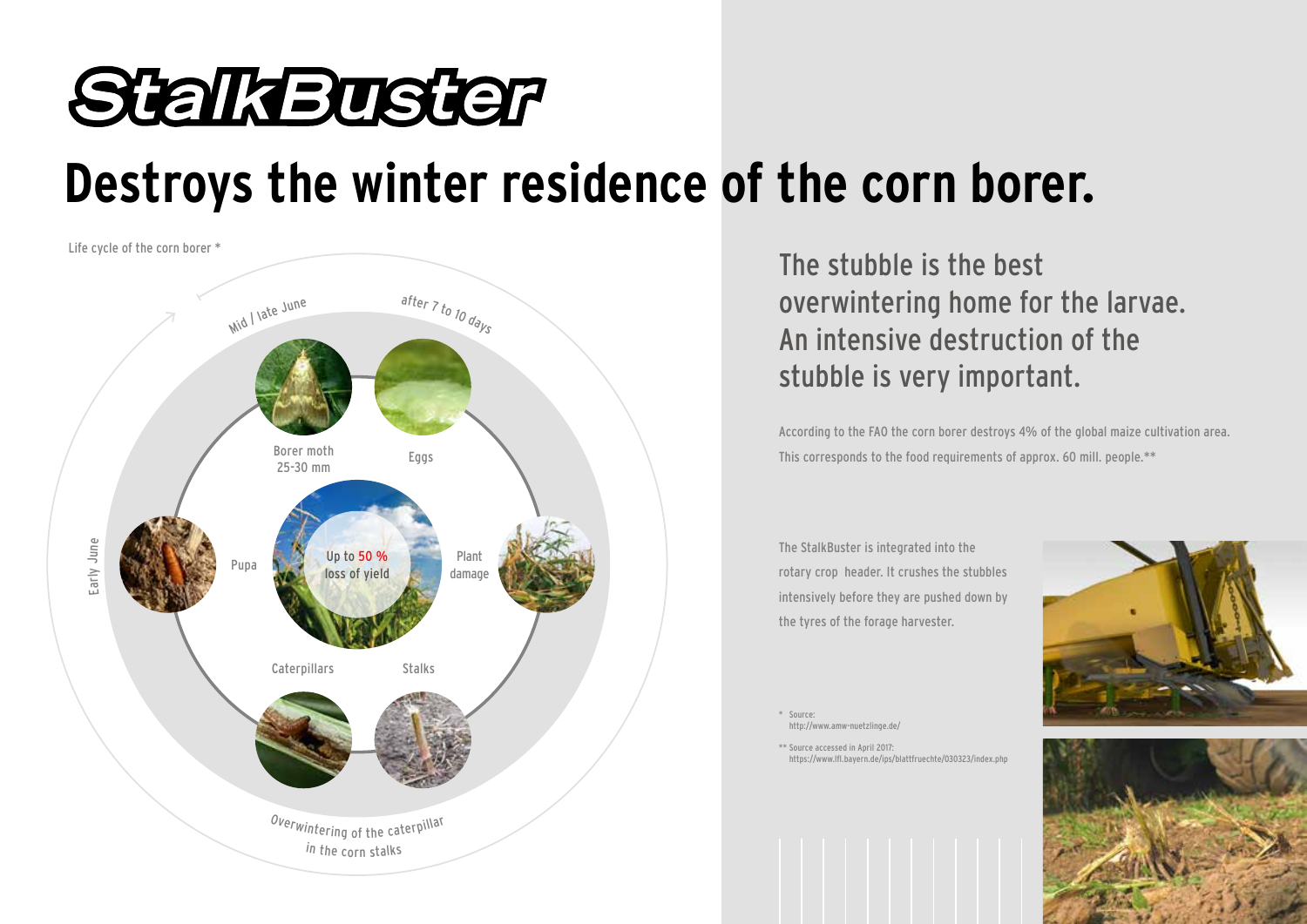### **Innovative technology.**

#### **StalkBuster** - features:

- A part-turn gear has been integrated into the main frame
- A ratchet clutch protects each unit individually
- $\blacksquare$  Specially shaped flails to completely crush the stubbles
- Flail change in seconds without special tools due to polygon gearing
- Power requirement only 4 hp per row
- **Fast disassembly of the hood, if mulching is not required**
- $\blacksquare$  The transport width of 3.3 m is retained
- Additional weight only 350 kg
- **Pheumatic pressure system for soft adaptation to ground contours**
- $\blacksquare$  Pneumatic cylinder integrated into the base frame
- Automatic lifting of the mulching units during reversing
- Contact pressure of the units adjustable via control valve with hardly any ground contact
- **Exact ground adaptation through individually suspended units**